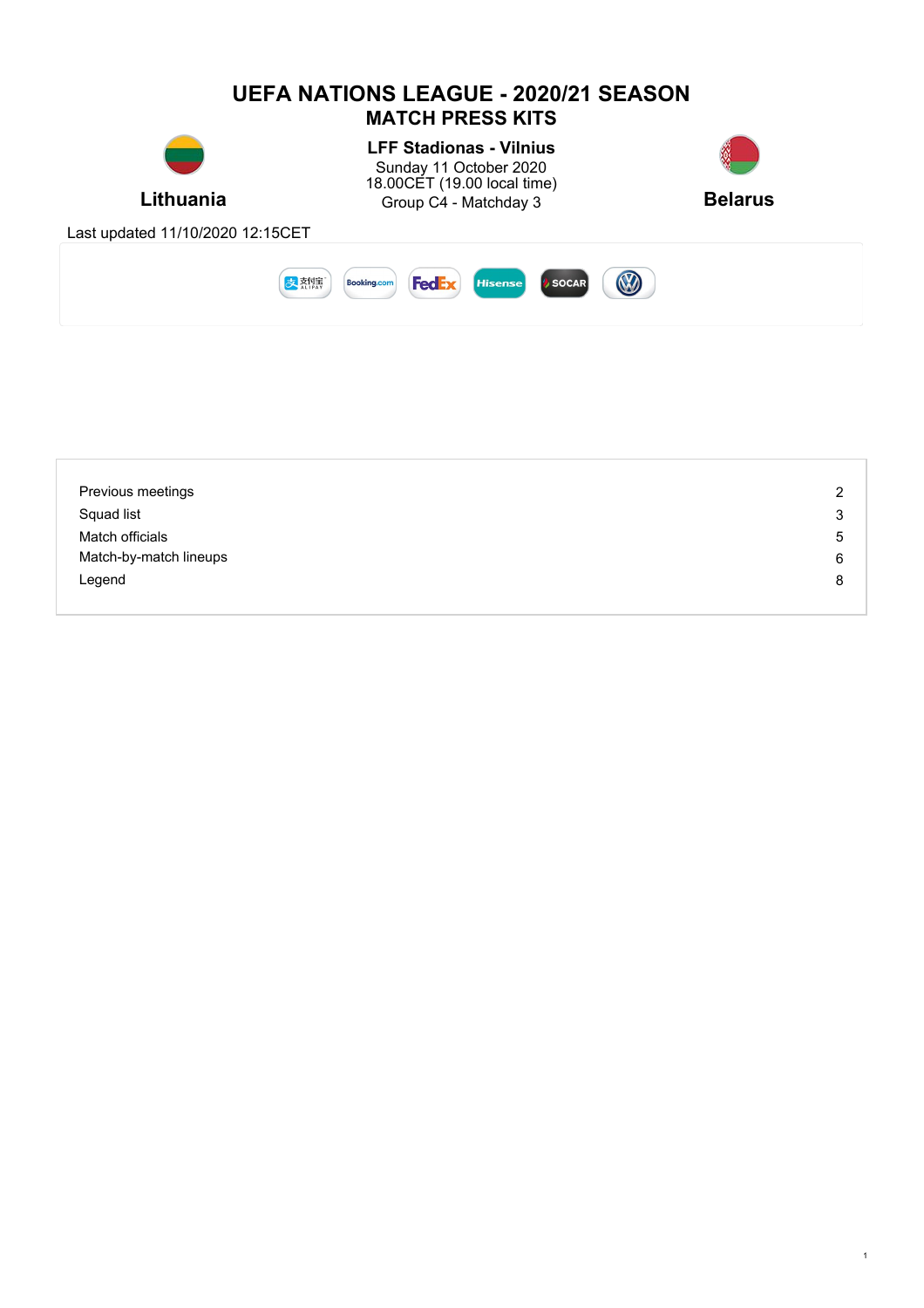# **Previous meetings**

## **Head to Head**

|                |  | Qualifying |  |  |      |  |  | <b>Final</b><br>tournament |  |  | <b>Total</b> |  |  |                                               |  |  |  |  |  |
|----------------|--|------------|--|--|------|--|--|----------------------------|--|--|--------------|--|--|-----------------------------------------------|--|--|--|--|--|
|                |  | Home       |  |  | Away |  |  |                            |  |  |              |  |  |                                               |  |  |  |  |  |
|                |  |            |  |  |      |  |  |                            |  |  |              |  |  | Pid W D L Pid W D L Pid W D L Pid W D L GF GA |  |  |  |  |  |
| <b>Total</b>   |  |            |  |  |      |  |  |                            |  |  |              |  |  |                                               |  |  |  |  |  |
| Lithuania      |  |            |  |  |      |  |  |                            |  |  |              |  |  |                                               |  |  |  |  |  |
| <b>Belarus</b> |  |            |  |  |      |  |  |                            |  |  |              |  |  |                                               |  |  |  |  |  |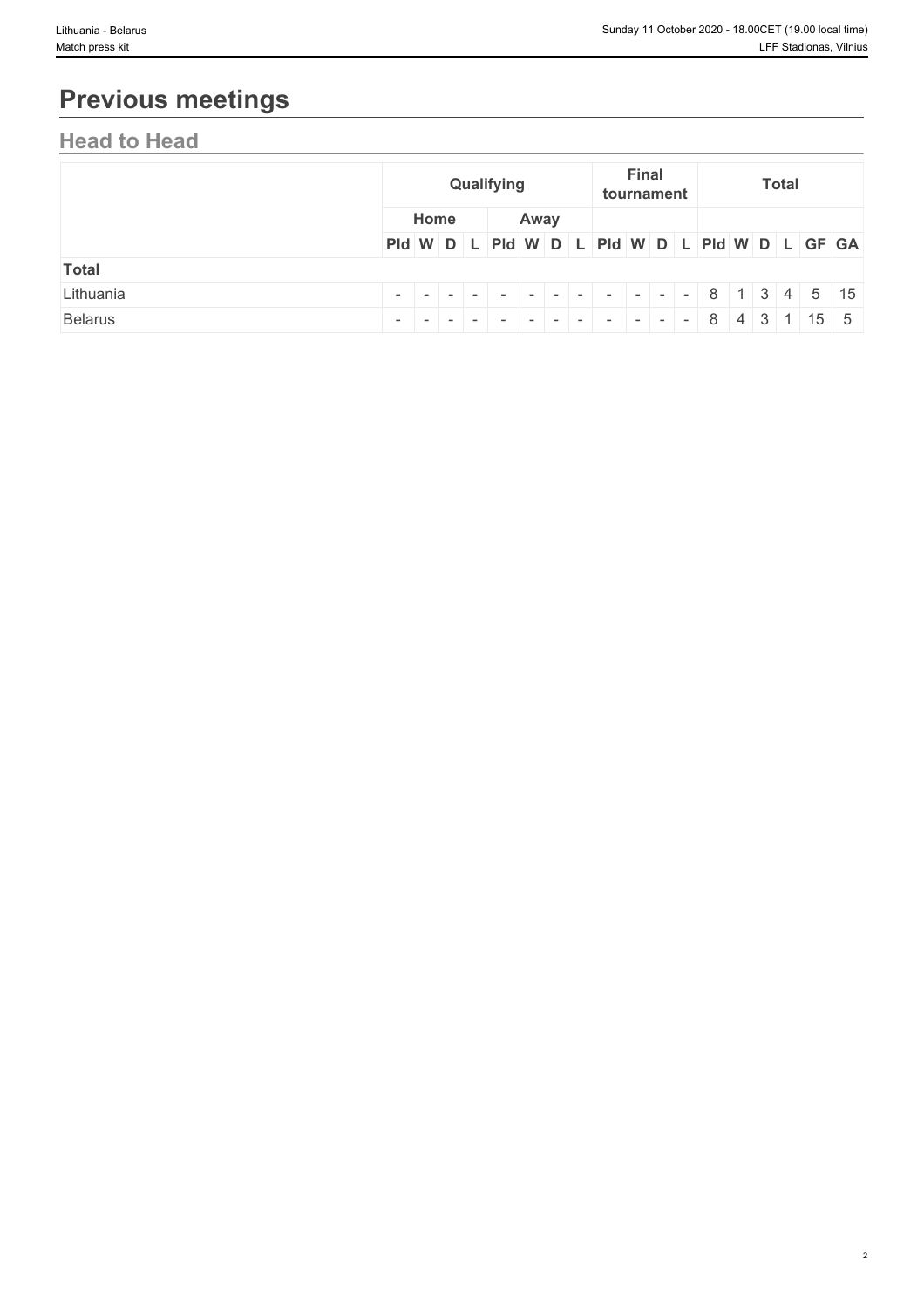## **Squad list**

### **Lithuania**

|       |                        |               |     |                           |                          | League phase        |                     |  |
|-------|------------------------|---------------|-----|---------------------------|--------------------------|---------------------|---------------------|--|
|       | No. Player             | <b>DoB</b>    | Age | Club                      | D                        | Pld Gls             |                     |  |
|       | <b>Goalkeepers</b>     |               |     |                           |                          |                     |                     |  |
|       | 1 Deividas Mikelionis  | 08/05/1995 25 |     | Kauno<br>Žalgiris         |                          | $\mathsf{O}\xspace$ | $\mathbf 0$         |  |
|       | 12 Tomas Švedkauskas   | 22/06/1994 26 |     | Lommel                    | $\equiv$                 | $\mathbf{1}$        | $\mathbf 0$         |  |
|       | 16 Edvinas Gertmonas   | 01/06/1996 24 |     | Žalgiris                  |                          | $\mathsf{O}$        | $\mathsf{O}\xspace$ |  |
|       | <b>Defenders</b>       |               |     |                           |                          |                     |                     |  |
|       | 2 Vytas Gašpuitis      | 04/03/1994 26 |     | Panevezys                 |                          | $\mathsf{O}\xspace$ | $\mathbf 0$         |  |
|       | 3 Markus Palionis      | 12/05/1987 33 |     | Jahn                      | $\ast$                   | $\overline{2}$      | $\overline{0}$      |  |
|       | 4 Edvinas Girdvainis   | 17/01/1993 27 |     | Uerdingen                 | $\overline{\phantom{a}}$ | $\overline{2}$      | $\overline{0}$      |  |
|       | 5 Markas Beneta        | 08/07/1993 27 |     | Zagłębie<br>Sosnowiec     |                          | $\mathsf{O}\xspace$ | $\mathbf 0$         |  |
|       | 8 Egidijus Vaitkūnas   | 08/08/1988 32 |     | Kauno<br>Žalgiris         |                          | $\mathbf{1}$        | $\mathsf{O}\xspace$ |  |
|       | <b>Midfielders</b>     |               |     |                           |                          |                     |                     |  |
|       | 7 Gratas Sirgėdas      | 17/12/1994 25 |     | Kauno<br>Žalgiris         |                          | $\overline{2}$      | $\overline{0}$      |  |
|       | 10 Paulius Golubickas  | 19/08/1999    | 21  | <b>HNK Gorica</b>         |                          | $\boldsymbol{0}$    | $\mathbf 0$         |  |
|       | 11 Arvydas Novikovas   | 18/12/1990    | 29  | Erzurumspor               | $\overline{\phantom{a}}$ | 0                   | $\overline{0}$      |  |
|       | 13 Saulius Mikoliūnas  | 02/05/1984 36 |     | Žalgiris                  | $\ast$                   | $\overline{2}$      | $\mathbf 0$         |  |
|       | 14 Justas Lasickas     | 06/10/1997 23 |     | Voždovac                  | $\ast$                   | $\overline{2}$      | $\overline{0}$      |  |
|       | 15 Daniel Romanovskij  | 19/06/1996 24 |     | Olimpik<br>Donetsk        |                          | $\mathbf{1}$        | $\overline{0}$      |  |
|       | 17 Martynas Dapkus     | 16/02/1993 27 |     | Kauno<br>Žalgiris         |                          | $\overline{2}$      | $\overline{0}$      |  |
|       | 18 Ovidijus Verbickas  | 04/07/1993 27 |     | Taraz                     | $\overline{\phantom{a}}$ | $\overline{2}$      | $\overline{0}$      |  |
|       | 19 Donatas Kazlauskas  | 21/03/1994 26 |     | FC Lviv                   | $\star$                  | $\sqrt{2}$          | $\mathbf{1}$        |  |
|       | 20 Domantas Šimkus     | 10/02/1996 24 |     | Žalgiris                  |                          | $\overline{2}$      | $\mathsf{O}\xspace$ |  |
|       | 21 Modestas Vorobjovas | 30/12/1995 24 |     | Žalgiris                  |                          |                     | $2 \mid 0$          |  |
|       | 22 Fedor Černych       |               |     | 21/05/1991 29 Jagiellonia |                          |                     | $1 \ 0$             |  |
|       | <b>Forwards</b>        |               |     |                           |                          |                     |                     |  |
|       | 9 Karolis Laukžemis    | 11/03/1992 28 |     |                           |                          |                     | $2 \ 0$             |  |
|       | 23 Gytis Paulauskas    | 27/09/1999 21 |     | Riteriai                  |                          |                     | $0 \quad 0$         |  |
| Coach |                        |               |     |                           |                          |                     |                     |  |
|       | - Valdas Urbonas       | 29/11/1967 52 |     |                           |                          |                     | $2 \ 0$             |  |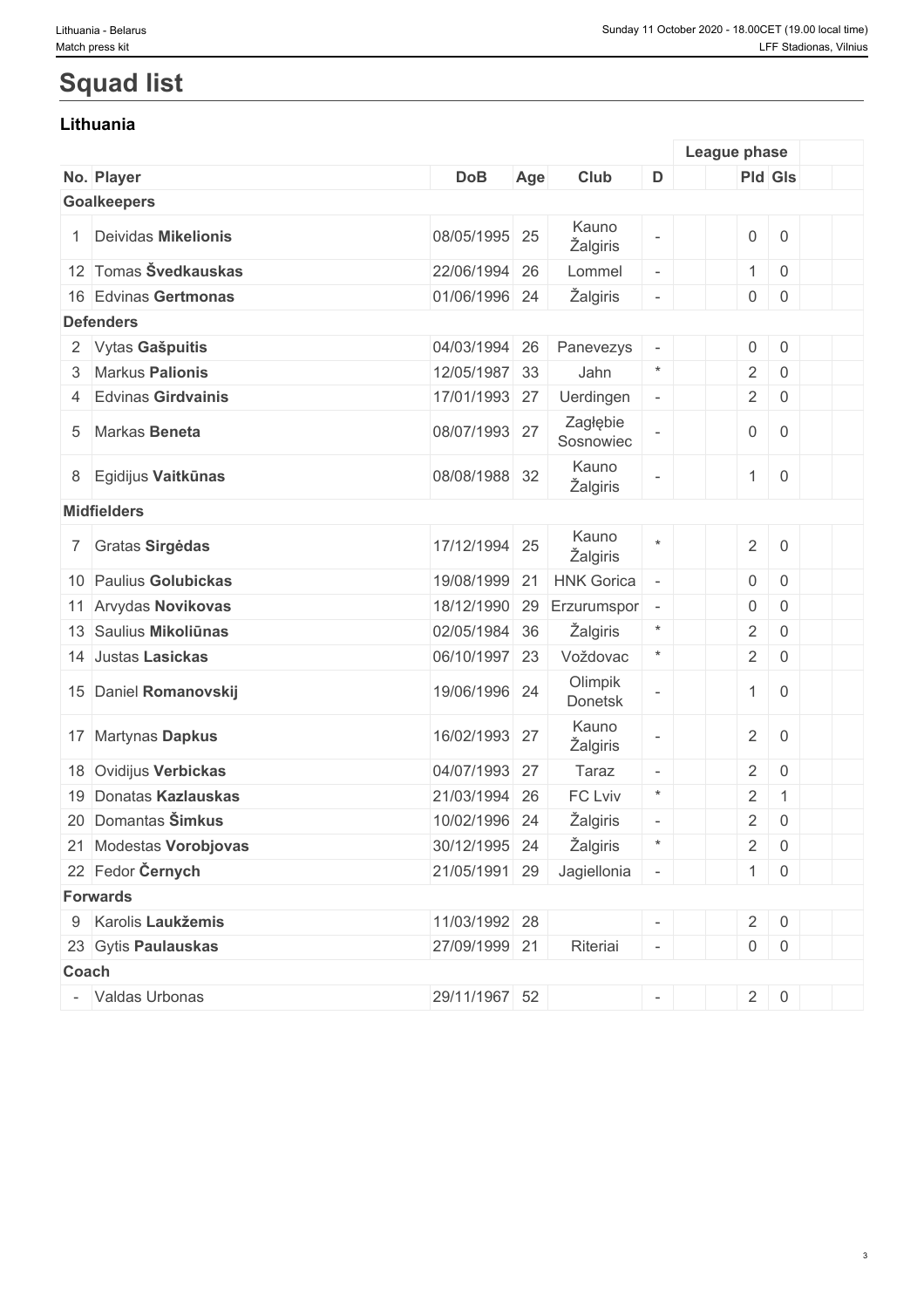#### **Belarus**

|       |                         |                         |     |                        |                          | League phase        |                     |  |
|-------|-------------------------|-------------------------|-----|------------------------|--------------------------|---------------------|---------------------|--|
|       | No. Player              | <b>DoB</b>              | Age | Club                   | D                        | Pld Gls             |                     |  |
|       | <b>Goalkeepers</b>      |                         |     |                        |                          |                     |                     |  |
|       | 1 Aleksandr Gutor       | 18/04/1989 31           |     | Shakhtyor              | $\overline{\phantom{a}}$ | $\overline{2}$      | $\mathsf 0$         |  |
|       | 12 Yegor Khatkevich     | 09/07/1988 32           |     | Isloch                 | $\overline{\phantom{a}}$ | $\mathsf{O}\xspace$ | $\mathsf{O}\xspace$ |  |
|       | 16 Sergei Ignatovich    | 29/06/1992 28           |     | Dinamo<br><b>Brest</b> |                          | $\mathsf{O}\xspace$ | $\overline{0}$      |  |
|       | <b>Defenders</b>        |                         |     |                        |                          |                     |                     |  |
|       | 2 Kirill Pechenin       | 18/03/1997 23           |     | Dinamo<br><b>Brest</b> |                          | $\mathsf{O}$        | $\boldsymbol{0}$    |  |
|       | 3 Aleksandr Martynovich | 26/08/1987              | 33  | Krasnodar              | $\overline{\phantom{a}}$ | $\overline{2}$      | $\boldsymbol{0}$    |  |
| 4     | Nikita Naumov           | 15/11/1989 30           |     | Zhetysu                | $\overline{\phantom{a}}$ | $\overline{2}$      | $\boldsymbol{0}$    |  |
| 5     | Denis Polyakov          | 17/04/1991 29           |     | Kairat                 | $\overline{\phantom{a}}$ | 0                   | $\boldsymbol{0}$    |  |
|       | 13 Nikolai Zolotov      | 11/11/1994 25           |     | Ural                   |                          | $\overline{2}$      | $\boldsymbol{0}$    |  |
|       | 20 Aleksandr Sachivko   | 05/01/1986 34           |     | Shakhtyor              | $\overline{\phantom{a}}$ | $\overline{0}$      | $\boldsymbol{0}$    |  |
|       | 23 Aleksandr Pavlovets  | 13/08/1996 24           |     | Dinamo<br><b>Brest</b> |                          | $\overline{0}$      | $\overline{0}$      |  |
|       | <b>Midfielders</b>      |                         |     |                        |                          |                     |                     |  |
|       | 6 Valeri Gromyko        | 23/01/1997 23           |     | Arsenal<br>Tula        |                          | $\mathsf{O}\xspace$ | $\mathsf{O}\xspace$ |  |
|       | 8 Andrei Khachaturyan   | 02/09/1987 33           |     | Torpedo<br>Zhodino     |                          | $\overline{2}$      | $\overline{0}$      |  |
|       | 9 Max Ebong             | 26/08/1999 21           |     | Astana                 | $\star$                  | 1                   | $\mathsf 0$         |  |
|       | 10 Ivan Bakhar          | 10/07/1998 22           |     | Dinamo<br><b>Minsk</b> |                          | $\mathbf{1}$        | $\overline{0}$      |  |
|       | 14 Evgeni Yablonski     | 10/05/1995 25           |     | <b>BATE</b>            | $\bar{ }$                | $\overline{2}$      | $\boldsymbol{0}$    |  |
|       | 15 Roman Yuzepchuk      | 24/07/1997 23           |     | Dinamo<br><b>Brest</b> |                          | $\overline{0}$      | $\mathbf 0$         |  |
|       | 18 Ivan Maevski         | 05/05/1988 32           |     | Astana                 | $\overline{\phantom{a}}$ | 0                   | $\boldsymbol{0}$    |  |
|       | 19 Dmitri Podstrelov    | 06/09/1998 22 Shakhtyor |     |                        |                          | 1                   | $\mathsf{O}\xspace$ |  |
|       | 22 Igor Stasevich       | 21/10/1985 34           |     | <b>BATE</b>            |                          | $2 \mid$            | $\overline{0}$      |  |
|       | <b>Forwards</b>         |                         |     |                        |                          |                     |                     |  |
|       | 7 Denis Laptev          | 01/08/1991 29           |     | Dinamo<br><b>Brest</b> |                          | $\overline{0}$      | $\mathsf{O}$        |  |
|       | 11 Maksim Skavysh       | 13/11/1989 30           |     | <b>BATE</b>            |                          | $\overline{2}$      | $\boldsymbol{0}$    |  |
|       | 17 Vitali Lisakovich    | 08/02/1998 22           |     | Lokomotiv<br>Moskva    |                          | $\overline{2}$      | $\mathbf{1}$        |  |
|       | 21 Vladislav Klimovich  | 12/06/1996 24           |     | Dinamo<br>Minsk        |                          | $\overline{0}$      | $\overline{0}$      |  |
| Coach |                         |                         |     |                        |                          |                     |                     |  |
|       | <b>Mikhail Markhel</b>  | 14/07/1966 54           |     |                        | $\overline{\phantom{a}}$ | $2 \ 0$             |                     |  |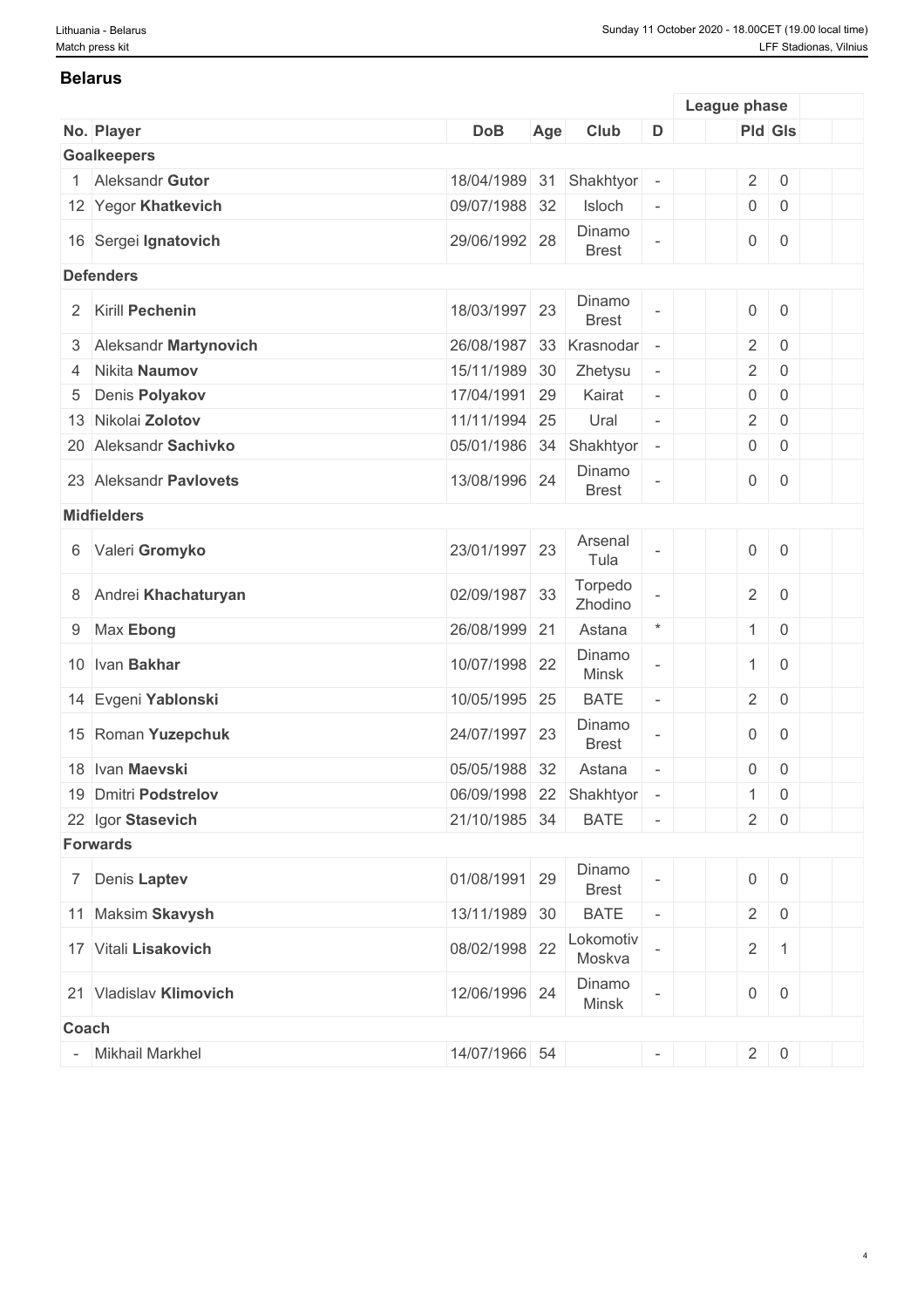## **Match officials**

| <b>Referee</b>            | Julian Weinberger (AUT)                               |  |
|---------------------------|-------------------------------------------------------|--|
| <b>Assistant referees</b> | Andreas Heidenreich (AUT), Maximilian Kolbitsch (AUT) |  |
| <b>Fourth official</b>    | Josef Spurny (AUT)                                    |  |
| <b>UEFA Delegate</b>      | Björn Fecker (GER)                                    |  |
| UEFA Referee observer     | Gevorg Hovhannisyan (ARM)                             |  |
|                           |                                                       |  |

### **Referee**

| Name              | of birth<br>Date | <b>UEFA matches</b> |
|-------------------|------------------|---------------------|
| Julian Weinberger | 14/02/1985       | ∣∪                  |

## **UEFA Nations League matches between the two teams**

No such matches refereed

## **Other matches involving teams from either of the two countries involved in this match**

| <b>Date</b> | Competition | <b>Stage</b><br>reached | Home Away |                   | <b>Result</b> | Venue                             |
|-------------|-------------|-------------------------|-----------|-------------------|---------------|-----------------------------------|
| 14/10/2019  | U19         | $\cap$<br>∵ا∢ب          |           | Lithuania Romania |               | <b>Belgrade</b><br>$\overline{ }$ |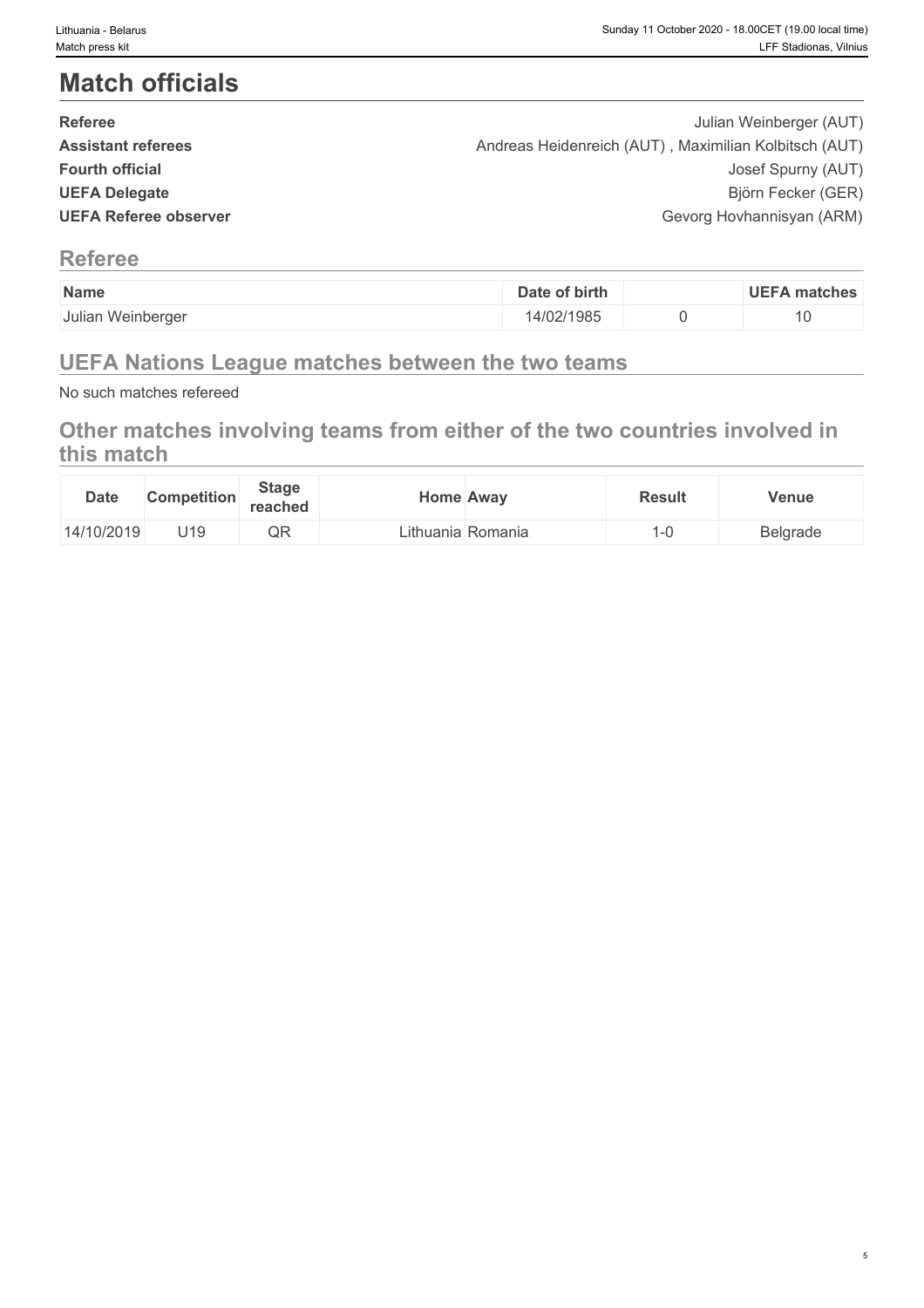## **Match-by-match lineups**

### **Lithuania**

#### **UEFA Nations League - Group stage – final tournament**

#### **Group C4**

| Team           | Pid W D L GF GA Pts |  |  |                           |
|----------------|---------------------|--|--|---------------------------|
| Kazakhstan     |                     |  |  | 2 1 0 1 3 2 3             |
| Albania        |                     |  |  | 2 1 0 1 2 1 3             |
| <b>Belarus</b> |                     |  |  | 2 1 0 1 2 3 3             |
| Lithuania      |                     |  |  | 2   1   0   1   1   2   3 |

#### **Matchday 1** (04/09/2020)

**Lithuania 0-2 Kazakhstan**

**Goals:** 0-1 Zainutdinov 3, 0-2 Kuat 86

**Lithuania:** Bartkus, Palionis, Girdvainis, Sirgėdas (89 Dapkus), Mikoliūnas, Lasickas, D. Kazlauskas, Šimkus, Vorobjovas, Černych (46 Laukžemis), Baravykas (82 Verbickas)

#### **Matchday 2** (07/09/2020)

**Albania 0-1 Lithuania Goals:** 0-1 D. Kazlauskas 51 **Lithuania:** Švedkauskas, Palionis, Girdvainis, Vaitkūnas, Laukžemis (78 Romanovskij), Mikoliūnas, Lasickas (61 Sirgėdas), Dapkus, D. Kazlauskas (74 Verbickas), Šimkus, Vorobjovas

#### **Matchday 3** (11/10/2020)

Lithuania-Belarus

**Matchday 4** (14/10/2020)

Lithuania-Albania

**Matchday 5** (15/11/2020)

Belarus-Lithuania

**Matchday 6** (18/11/2020)

Kazakhstan-Lithuania

#### **Belarus**

#### **UEFA Nations League - Group stage – final tournament**

#### **Matchday 1** (04/09/2020)

**Belarus 0-2 Albania Goals:** 0-1 Çikalleshi 23, 0-2 Bare 78 **Belarus:** Gutor, Dragun, Martynovich, Naumov, Selyava (46 Khachaturyan), Zolotov (76 Skavysh), Yablonski (86 Bakhar), Lisakovich, Bordachev, Stasevich, Nekhaychik

#### **Matchday 2** (07/09/2020)

**Kazakhstan 1-2 Belarus Goals:** 0-1 Bordachev 53, 1-1 Aimbetov 62, 1-2 Lisakovich 86 **Belarus:** Gutor, Dragun, Martynovich, Naumov, Ebong (85 Khachaturyan), Skavysh (56 Lisakovich), Zolotov, Yablonski, Bordachev, Stasevich, Nekhaychik (80 Podstrelov)

**Matchday 3** (11/10/2020) Lithuania-Belarus

**Matchday 4** (14/10/2020) Belarus-Kazakhstan

**Matchday 5** (15/11/2020) Belarus-Lithuania

**Matchday 6** (18/11/2020)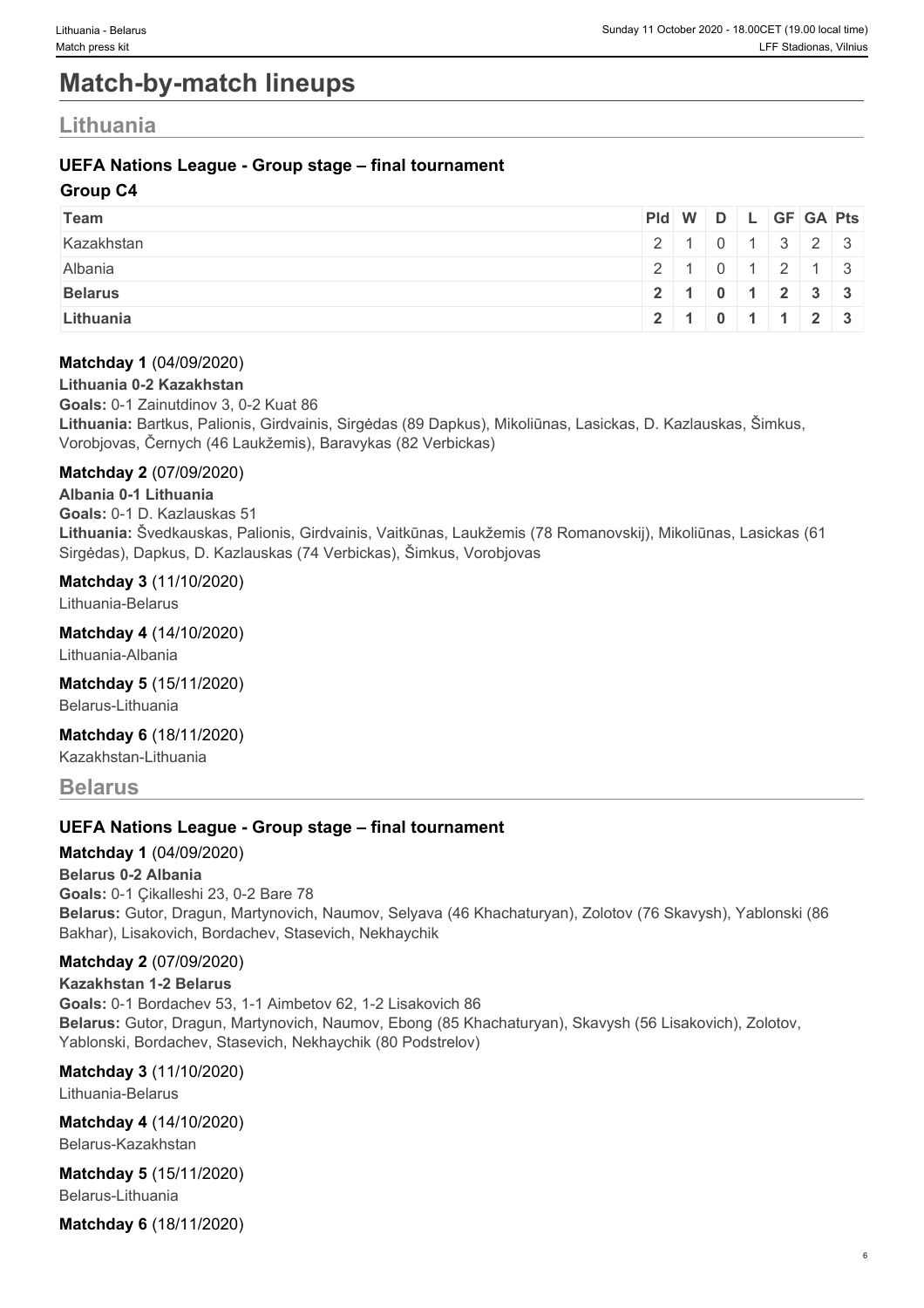Albania-Belarus

7